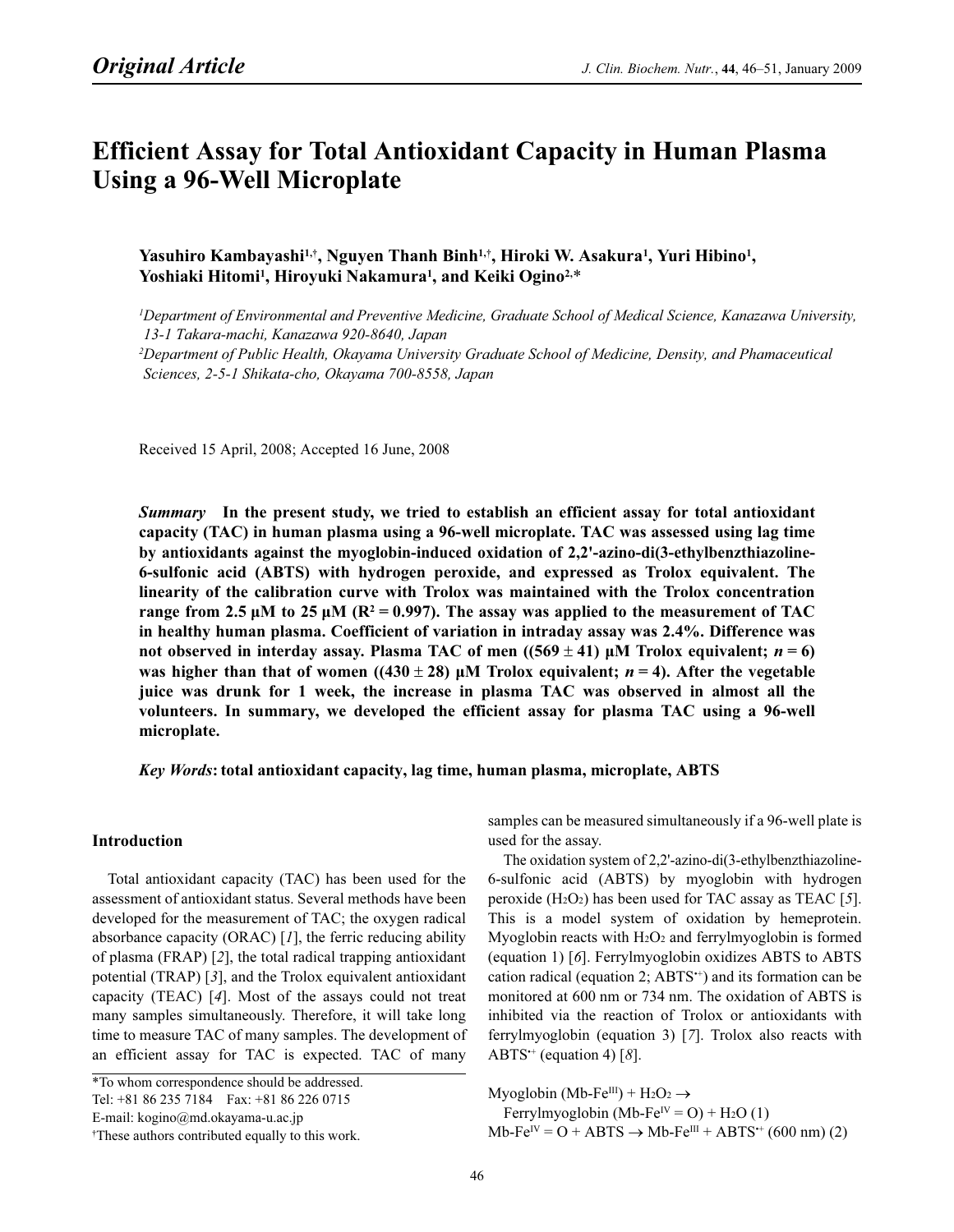Mb-Fe<sup>IV</sup> =  $O$  + Trolox (Antioxidant)  $\rightarrow$ Mb-Fe<sup>III</sup> + Trolox radical (Antioxidant radical) +  $\overline{O}$ H (3)

 $ABTS^*$  + Trolox (Antioxidant)  $\rightarrow$ ABTS + Trolox radical (Antioxidant radical) (4)

Therefore, in the present study, we tried to develop an efficient TAC assay with a 96-well microplate using the myoglobin-induced oxidation of ABTS and investigated whether the intake of antioxidants from vegetable juice to blood was assessed using this assay.

# Materials and Methods

## Chemicals

H2O2 and ABTS were purchased from Wako Pure Chemical Industries, Ltd. (Osaka, Japan). Myoglobin (from equine skeletal muscle) was obtained from Sigma Chemical Co. (St. Luis, MO). Trolox was from MERK (Darmstadt, Germany). Solvents and other reagents were of the highest grade commercially available. Concentration of  $H_2O_2$  was calculated with the molar extinction coefficient at 240 nm  $\frac{1}{\text{grade}}$  comm<br>calculated w<br>(39.4 M<sup>-1</sup>s<sup>-1</sup>  $(39.4 \text{ M}^{-1}\text{s}^{-1})$  [9] using the spectrophotometer (model: UV-1200; Shimadzu Corp., Kyoto, Japan).

## TAC assay

Ninety microliter of 10 mM phosphate-buffered saline (pH 7.2), 50 μl of myoglobin solution, 20 μl of 3 mM ABTS solution (final concentration:  $300 \mu M$ ), and  $20 \mu I$  of diluted plasma or Trolox solution were added to 8 wells of 96-well microplate, mixed by vibration, and maintained at 25°C for 3 min. Reaction was started by the addition of  $H_2O_2$  (20  $\mu$ l) and followed at 600 nm with the microplate reader (model: VERSAmax; Molecular Devices Corp., Sunnyvale, CA) for 5 min (25°C).

To investigate stock duration of plasma for the assay, plasma was stored at −80°C.

# Application of the assay to TAC measurement of human plasma after the intake of the vegetable juice

All the volunteers gave the informed consent before the trial was started. Subjects were allowed to continue their normal dietary habits. The ten healthy subjects (6 men and 4 women, age: 23–41 years) had taken the commercially available vegetable juice for 1 week (3 bottles per day; morning, noon, and night). Two hundreds and eighty-five ml of vegetable juice was contained in a bottle. The concentrations of α-tocopherol, ascorbic acid, β-carotene, and lycopene in the vegetable juice were 9.0–32.6 μM, 896.5 μM, 32.5–116.6 μM, and 82.3 μM, respectively (calculation from the data mentioned on a bottle of vegetable juice). Before and after the trial, blood was drawn from the antecubital vein into a heparinized syringe before lunch. Immediately after drawing blood, plasma was prepared by

centrifugation at 3,000 rpm, and then plasma TAC was measured.

## Analysis of uric acid in human plasma

Plasma (10 μl) was mixed with 4 volumes of methanol, vortexed vigorously for 1 min, and centrifuged at 12,000 rpm for 3 min at 4°C. Methanol extract of plasma (10 μl) was injected into the HPLC equipped with the UV detector (model: L-7400; Hitachi, Ltd., Tokyo, Japan). Uric acid was separated with acetonitrile/40 mM monobasicphosphate  $(3/7, v/v)$  and the CAPCELL PAK NH<sub>2</sub> column  $(2.0 \times 150)$ mm, 5 μm; Shiseido Co., Ltd., Tokyo, Japan) as mobile phase and column, respectively. Flow rate was 100 μl/min. Uric acid was monitored at 265 nm.

#### Statistical analysis

Data on the interday reproducibility of the assay and the intake of vegetable juice were analyzed using the paired t-test.

# **Results**

#### Measurement condition and linearity of the assay

The oxidation of ABTS by myoglobin with  $H_2O_2$ proceeded linearly as a function of time (Fig. 1). When inhibitor (such as Trolox) existed in a reaction mixture, suppression period of ABTS oxidation (lag time) was observed (Fig. 1). Plasma TAC was assessed using the lag time and expressed as Trolox equivalent. To determine the condition for the oxidation of ABTS by myoglobin with H<sub>2</sub>O<sub>2</sub>, various concentrations of myoglobin and H<sub>2</sub>O<sub>2</sub> were tested. At each concentration of H2O2, the oxidation of ABTS was in proportion to the concentration of myoglobin (Fig. 2). The oxidation of ABTS was also in proportion to the concentration of  $H_2O_2$ . When there is no myoglobin or H2O2 in the reaction mixture, oxidation of ABTS was not observed. In various oxidation systems of ABTS using myoglobin and H2O2, lag times by 10 μM or 20 μM Trolox



Fig. 1. Oxidation of ABTS (300  $\mu$ M) by myoglobin (4.5  $\mu$ M) with H<sub>2</sub>O<sub>2</sub> (250  $\mu$ M) and its inhibition by Trolox (10  $\mu$ M) at 25°C.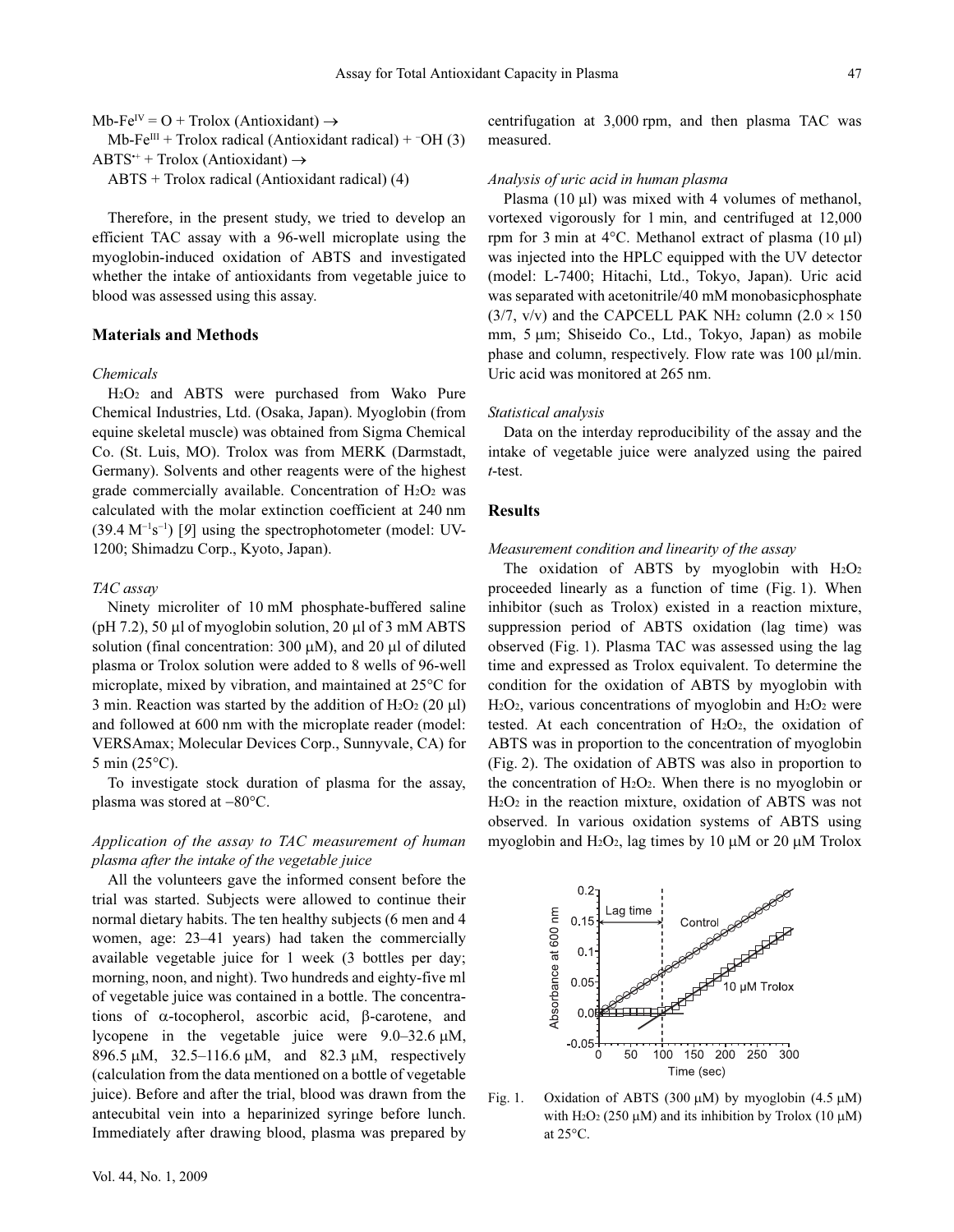

Fig. 2. Oxidation of ABTS (300  $\mu$ M) by various concentrations of myoglobin with various concentrations of  $H_2O_2$ . Increase in the absorbance at 600 nm for 5 min  $(25^{\circ}C)$ was plotted. Results are expressed as mean ± standard deviation  $(n = 3)$ .



Fig. 3. Relationship between the concentrations of myoglobin and the lag time by Trolox (A:  $10 \mu$ M; B:  $20 \mu$ M) in the myoglobin-induced oxidation of ABTS (300 µM) at various concentrations of H<sub>2</sub>O<sub>2</sub> (25 $^{\circ}$ C). Results are expressed as mean  $\pm$  standard deviation ( $n = 3$ ).

was examined (Fig. 3). Since optimum lag time for the assay was obtained,  $250 \mu M$  H<sub>2</sub>O<sub>2</sub> and  $4.5 \mu M$  myoglobin were used in the subsequent experiments. Under this condition, the linearity of the calibration curve with Trolox was maintained with the Trolox concentration range from 2.5  $\mu$ M to 25  $\mu$ M (Fig. 4). The correlate coefficient (R<sup>2</sup>) was 0.997. Lag time by plasma was linear with dilution range from 1:25 to 1:50. Plasma diluted 1:50 was used in the subsequent experiment.

## Precision and accuracy of the assay

Precision and accuracy of the assay were assessed with human plasma. The intraday assay coefficient of variation  $(CV)$  was  $1.6 - 4.1\%$  (Table 1). To assess the interday reproducibility, TACs obtained from the same plasma in different days were compared (Table 2). No difference was observed in all the cases tested. Plasma could be stored for the assay at −80°C for 4 weeks.



Fig. 4. Calibration curve with Trolox for the TAC assay. ABTS (300  $\mu$ M) was oxidized by myoglobin (4.5  $\mu$ M) with H<sub>2</sub>O<sub>2</sub> (250  $\mu$ M) at 25<sup>o</sup>C. Results are expressed as mean  $\pm$  standard deviation ( $n = 3$ ).

Table 1. Intraday precision values for the TAC assay

| Sample         | TAC ( $\mu$ M Trolox equivalent; <i>n</i> = 3) |    | CV(%) |
|----------------|------------------------------------------------|----|-------|
| (human plasma) | Mean                                           | SD |       |
| A              | 522                                            | 12 | 2.2   |
| в              | 406                                            | Q  | 2.3   |
| C              | 567                                            | 9  | 1.6   |
| D              | 398                                            | 16 | 4.1   |
| E              | 596                                            | 12 | 2.0   |

Table 2. Intrerday reproducibility of the TAC assay

| Sample         | TAC $(\mu M$ Trolox equivalent) |              |                      |
|----------------|---------------------------------|--------------|----------------------|
| (human plasma) | Day 1                           | Day 2        | <sup>a</sup> p value |
| a              | $520 \pm 23$                    | $525 \pm 14$ | 0.824                |
| h              | $410 \pm 14$                    | $410 \pm 10$ | 0.973                |
| c              | $500 \pm 27$                    | $500 \pm 46$ | 1.000                |
| d              | $400 \pm 27$                    | $400 \pm 20$ | 0.991                |
| e              | $590 \pm 10$                    | $575 \pm 13$ | 0.102                |

Results are expressed as mean  $\pm$  standard deviation ( $n = 3$ ). <sup>a</sup>paired *t* test (Day 1 vs Day 2)

#### Application of the assay

TAC in plasma from the 10 healthy volunteers was measured before and after the intake of the vegetable juice for 1 week (Fig. 5). The average of plasma TAC before the trial was  $(513 \pm 80)$  μM Trolox equivalent. The difference was observed between men and women;  $(569 \pm 41)$  μM Trolox equivalent  $(n = 6)$  and  $(430 \pm 28)$  μM Trolox equivalent  $(n = 4)$ , respectively. TAC increased in plasma of almost all the volunteers after the trial. The average of plasma TAC was  $(548 \pm 81)$  μM Trolox equivalent. No difference in the increased values of plasma TAC between men and women was observed (men:  $(35 \pm 25)$  µM Trolox equivalent; women:  $(34 \pm 18)$  μM Trolox equivalent). Uric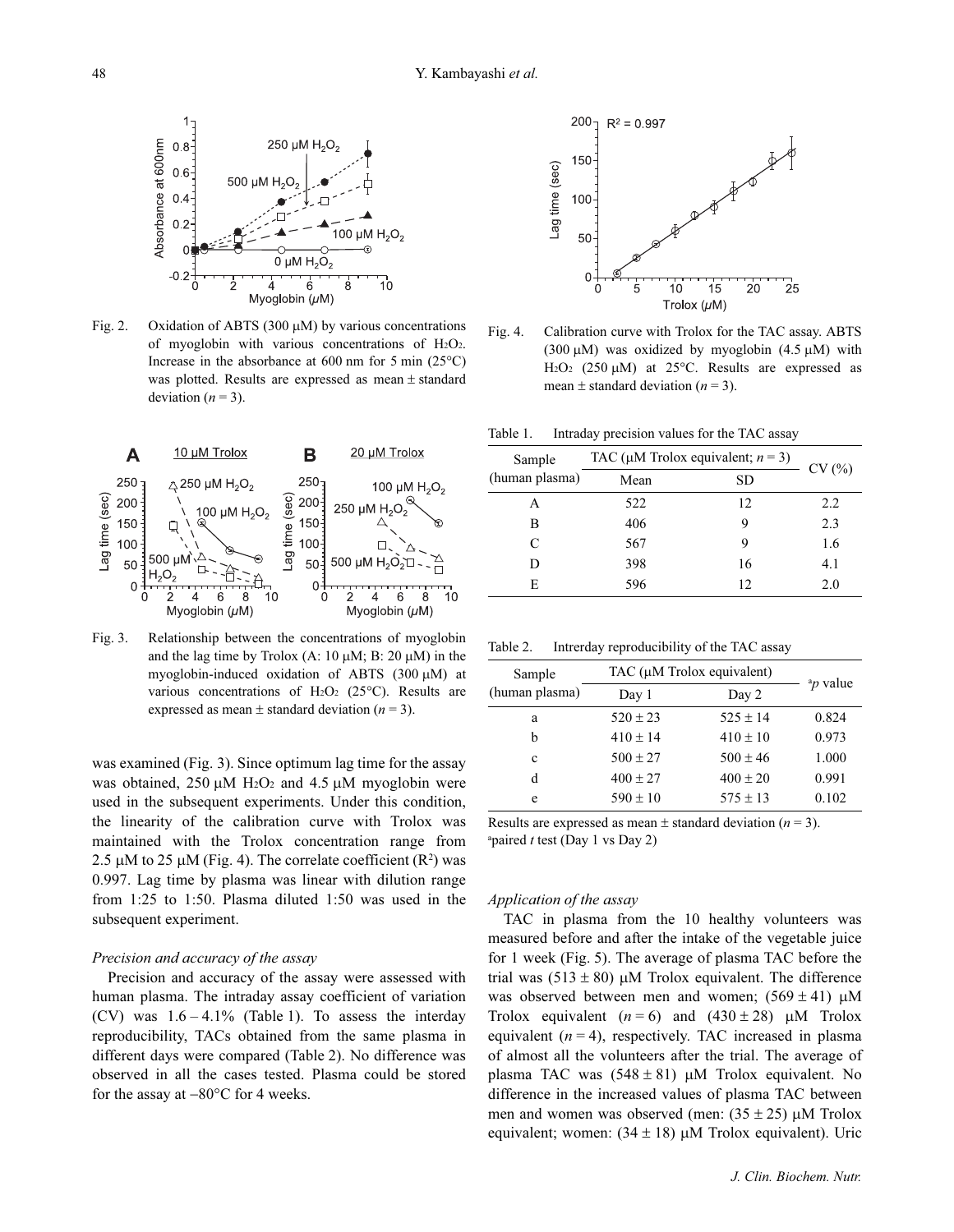

Fig. 5. Change in plasma TAC before and after intake of the vegetable juice for 1 week. Results are expressed as mean  $\pm$  standard deviation ( $n = 3$ ).

acid can increase by the metabolic effect of fructose [10]. However, the level of uric acid in plasma did not change before and after the trial ((366  $\pm$  91) μM and (360  $\pm$  94) μM, respectively).

# **Discussion**

Many assay for TAC (ORAC  $[I]$ , FRAP  $[2]$ , TRAP  $[3]$ , and TEAC [4]) have been developed. In most cases, TAC is assessed by the single point fixed time measurement or the area under the curve quantitation. However, they are unreliable because lag time is observed during oxidation of substance in the presence of antioxidant as shown in Fig. 1 and oxidation reaction dose not proceed linearly. In such a case, it is important to follow time course of the reaction to obtain lag time. The results of the single fixed time measurement were different from those of the measurement using lag time [11]. Therefore, lag time is better index for TAC and we used lag time assay for TAC measurement in the present study.

We used 96-well microplate to examine TAC of many samples simultaneously in the present study. TAC assays using 96-well plates have already been reported  $[12-14]$ . Moreover, automated TAC assays [15, 16], as a simple TAC assay, have also been reported. The ABTS<sup>++</sup> decolorization method or the crocin bleaching method was used in these assays and the results were obtained by the single point fixed time measurement. In these methods, reaction is stopped when all antioxidants are consumed. In some cases, reaction may not be stopped when data are recorded. Therefore, to follow time course of a reaction is also important to obtain accurate results in these cases. Our assay followed time course of inhibitory reaction by antioxidants against the myoglobin-induced oxidation of ABTS.

Since myoglobin, ABTS, and Trolox (or plasma) were added to each well before reaction was started and incubated for 3 min, the addition of them to each well did not affect the

lag time for reaction. Time for adding  $H_2O_2$  and/or recording data affected the lag time of the reaction when more than 8 wells of 96-well microplate were used simultaneously. Therefore, we used 8 wells for the simultaneous measurement of TAC.

Oxidative stress is defined as "the disbalance in prooxidant-antioxidant equilibrium in favor of the pro-oxidant" [17]. Prevention of oxidative damage is important for health care, because oxidative stress is involved in various diseases [18]. Biological systems construct defense system using antioxidants against oxidative stress [19]. Thus, antioxidants would be used for the prevention of oxidative stress-related diseases and antioxidant status in plasma would give useful information for health care. Plasma TAC can be changed by disease. Serum TACs (measured by the corcin bleaching method) of inflammatory bowel disease patients or Crohn's disease patients are lower than those of normal controls [20]. The level of serum TAC of patients was related with disease activity and location [20]. Serum TACs (measured by TRAP) of sepsis patients are higher than those of healthy controls and correlated with clinical score [21]. Plasma TAC (measured by the corcin bleaching method) of asymptomatic carrier of Neisseria meningtidis was lower than those of healthy control children [22]. Serum TAC (ABTS<sup>+</sup> decolorization method) of hypertension patients was lower than controls [23]. Therefore, monitoring plasma TAC periodically would be useful for the health care. Our assay can be applied for this purpose. The change in TAC in breast milk after delivery was also reported [24].

Vegetables or fruits have various antioxidants such as ascorbic acid, β-carotene, polyphenol, and catechin. We have previously demonstrated that Kinobeon A, purified from safflower culture cells, showed antioxidant activity [25, 26]. Thus, the intake of vegetables and fruits (as antioxidants) is important to prevent oxidative stress-related diseases. The increase in plasma or serum TAC by the intake of foods (such as red grape juice [27], strawberries [28], spinach [28], red wine [28], beer [29], tomato products with olive oil [30], blueberry [31], chocolate [32], and Mey flower decoction [33]) and supplements (such as Vitamin C [28], and vitamin and mineral complex  $[34, 35]$ ]. The increase in plasma TAC by the intake of vegetable juice could be assessed using our TAC assay in the present study. Therefore, our assay would be used for the assessment of the intake of antioxidants from foods or supplements to blood.

Components giving the increase in plasma TAC after the intake of vegetable juice were discussed. The concentration of uric acid, which is main component of plasma TAC, did not change, but that of ascorbic acid increased in plasma after the intake of vegetable juice. Contribution of ascorbic acid to the increase in plasma TAC was roughly calculated by the depletion of ascorbic acid in plasma using ascorbate oxidase. The increase in ascorbic acid corresponded to about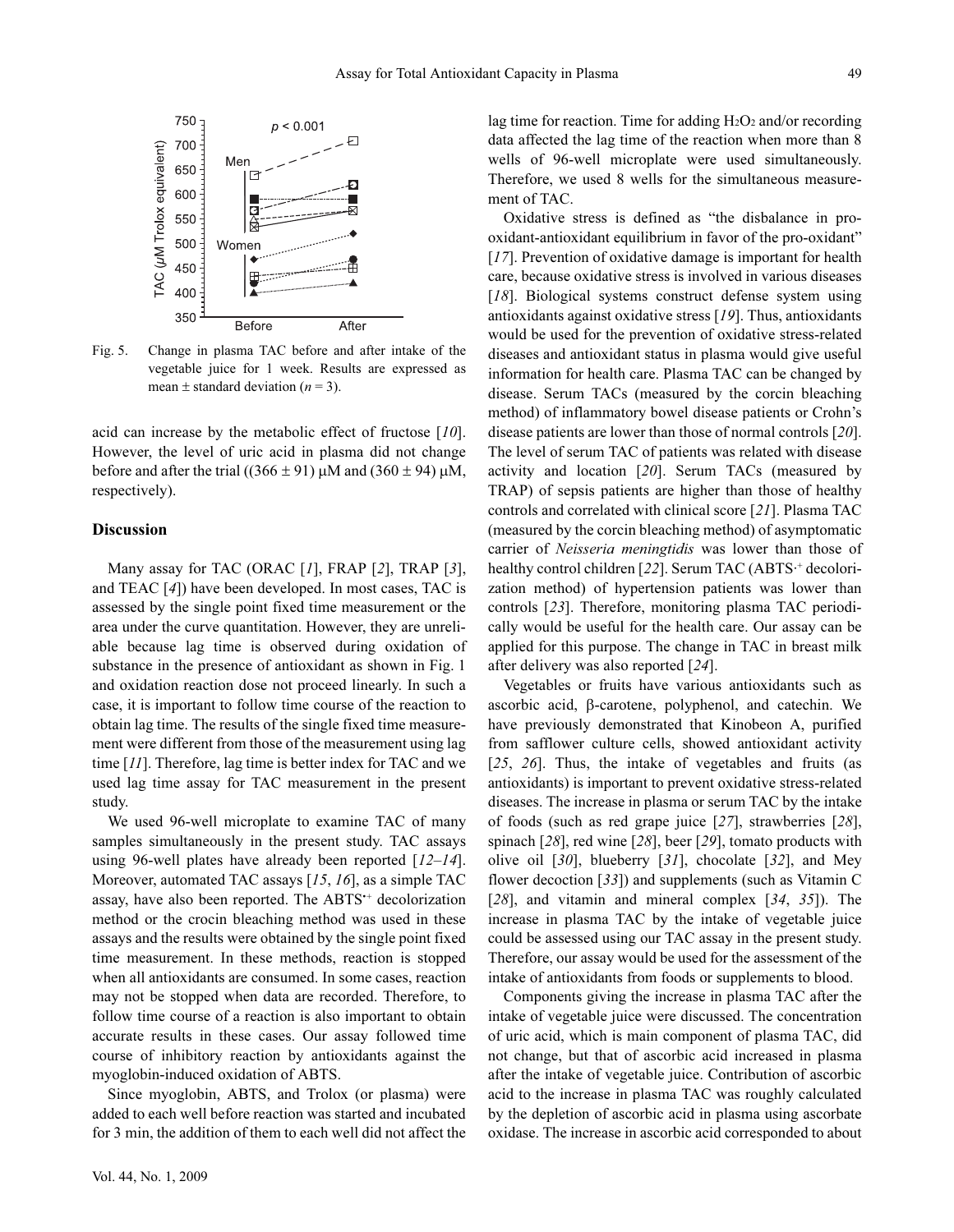30% of that in plasma TAC. TAC of plasma, in which uric acid and ascorbic acid were depleted using uricase and ascorbate oxidase, also increased after the intake of vegetable juice. More than twenty kinds of vegetables were contained in the vegetable juice. Therefore, many antioxidants (including α-tocopherol, β-carotene, and lycopene) would exist in the vegetable juice and contribute to the increase in plasma TAC.

In summary, we developed the efficient assay for TAC using a 96-well microplate. Using this assay, we could assess the increase in plasma TAC by the intake of the vegetable juice for 1 week. Our assay would be useful for the health care and screening for oxidative stress-related diseases by monitoring plasma TAC.

# Acknowledgement

This work was supported in part by a Grant-in-Aid for Scientific Research from the Ministry of Education, Culture, Sports, Science and Technology of the Japanese Government.

#### Abbreviations

ABTS, 2,2'-azino-di(3-ethylbenzthiazoline-6-sulfonic acid; ABTS•+, ABTS cation radical; FRAP, ferric reducing ability of plasma; ORAC, oxygen radical trapping antioxidant potential; TAC, total antioxidant capacity; TEAC, Trolox equivalent antioxidant capacity; TRAP, total radical trapping antioxidant potential.

# **References**

- [1] Cao, G., Alessio, H.M., and Cutler, R.G.: Oxygen-radical absorbance capacity assay for antioxidants. Free Radic. Biol. Med., 14, 303-311, 1993.
- [2] Benzie, I.F.F. and Strain, J.J.: The ferric reducing ability of plasma (FRAP) as a measure of "antioxidant power": The FRAP assay. Anal. Biochem., 239, 70–76, 1996.
- [3] Wayner, D.D.M., Burton, G.W., Ingold, K.U., and Locke, S.: Quantitative measurement of the total, peroxyl radicaltrapping antioxidant capability of human blood plasma by controlled peroxidation. The important contribution made by plasma proteins. FEBS Lett., 187, 33–37, 1985.
- [4] Miller, N.J., Rice-Evans, C., Davies, M.J., Gopinathan, V., and Milner, A.: A novel method for measuring antioxidant capacity and its application to monitoring the antioxidant status in premature neonates. Clin. Sci., 84, 407–412, 1993.
- [5] Yu, T.W. and Ong, C.N.: Lag-time measurement of antioxidant capacity using myoglobin and 2,2'-azino-bis(3 ethylbenzthiazoline-6-sulfonic acid): Rationale, application, and limitation. Anal. Biochem., 275, 217–223, 1999.
- [6] Irwin, J.A., Østdal, H., and Davies, M.J.: Myoglobin-induced oxidative damage: evidence for radical transfer from oxidized myoglobin to other proteins and antioxidants. Arch. Biochem.

Biophys., 362, 94–104, 1999.

- [7] Giulivi, C., Romero, F.J., and Cadenas, E.: The interaction of Trolox C, a water-soluble vitamin E analog, with ferrylmyoglobin: reduction of the oxoferryl moiety. Arch. Biochem. Biophys., 299, 302–312, 1992.
- [8] Re, R., Pellegrini, N., Proteggente, A., Pannala, A., Yang, M., and Rice-Evans, C.: Antioxidant activity applying an improved ABTS radical cation decolorization assay. Free Radic. Biol. Med., 26, 1231–1237, 1999.
- [9] Nelson, D.P. and Kiesow, L.A.: Enthalpy of decomposition of hydrogen peroxide by catalase at 25°C (with molar extinction coefficients of  $H_2O_2$  solutions in the UV). Anal. Biochem., 49, 474–478, 1972.
- [10] Lotito, S.B. and Frei, B.: The increase in human plasma antioxidant capacity after apple consumption is due to the metabolic effect of fructose on urate, not apple-derived antioxidant flavonoids. Free Radic. Biol. Med., 37, 251–258, 2004.
- [11] Charalabopoulos, K., Assimakopoulos, D., Karkabounas, S., Danielidis, V., Kiortsis, D., and Evangelou, A.: Effects of cigarette smoking on the antioxidant defence in young healthy male volunteers. Int. J. Clin. Pract., 59, 25-30, 2005.
- [12] Lussignoli, S., Fraccaroli, M., Andrioli, G., Brocco, G., and Bellavite, P.: A microplate-based colorimetric assay of the total peroxyl radical trapping capacity of human plasma. Anal. Biochem., 269, 38–44, 1999.
- [13] Ching, S.Y.L., Hall, J., Croft, K., Beilby, J., Rossi, E., and Ghisalberti, E.: Antioxidant inhibition of oxygen radicals for measurement of total antioxidant capacity in biological samples. Anal. Biochem., 353, 257–265, 2006.
- [14] Hay, K.X., Waisundara, V.Y., Timmins, M., Ou, B., Pappalardo, K., McHale, N., and Huang, D.: High-throughput quantitation of peroxyl radical scavenging capacity in bulk oils. J. Agric. Food Chem., 54, 5299–5305, 2006.
- [15] Kampa, M., Nistikaki, A., Tsaousis, V., Maliaraki, N., Notas, G., and Castanas, E.: A new automated method for the determination of the total antioxidant capacity (TAC) of human plasma, based on the crocin bleaching assay. BMC Clinic. Pathol., 2, 3, 2002.
- [16] Erel, O.: A novel automated direct measurement method for total antioxidant capacity using a new generation, more stable ABTS radical cation. Clin. Biochem., 37, 277–285, 2004.
- [17] Sies, H.: Oxidative stress: introductory remarks, in Oxidative Stress, ed. By Sies, H., Academic Press, London, pp. 18, 1985.
- [18] Halliwell, B. and Gutteridge, J.M.C.: Free radicals in biology and medicine, Third Edition. Oxford University Press, Oxford, 1999.
- [19] Kambayashi, Y., Yamashita, S., Niki, E., and Yamamoto, Y.: Oxidation of rat liver phospholipids: Comparison of pathways in homogenous solution, in liposomal suspension and in whole tissue homogenates. J. Biochem., 121, 425–431, 1997.
- [20] Koutroubakis, I.E., Malliaraki, N., Dimoulios, P.D., Karmiris, K., Castanas, E., and Kouroumalis, E.A.: Decreased total and corrected antioxidant capacity in patients with inflammatory